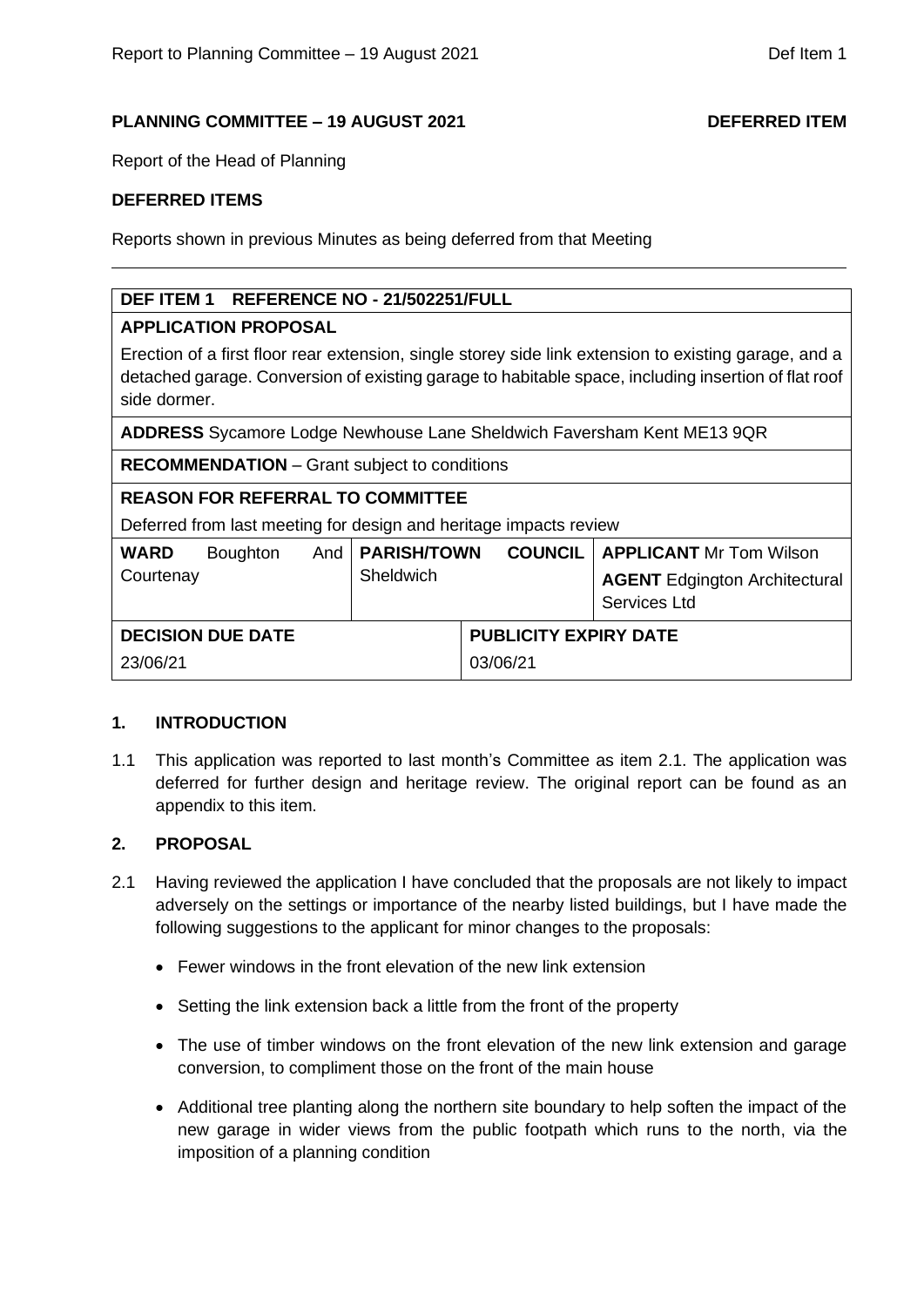The applicant has agreed to all these suggestions and has submitted amended drawings.

## **3. BACKGROUND PAPERS AND PLANS**

3.1 Application papers and drawings referring to application reference 20/502251/FULL.

## **4. APPRAISAL**

4.1 The scheme is still very similar to that presented to Members at the last meeting, with the exception of the matters mentioned above at paragraph 2.1. My recommendation is still for approval. However, at the last meeting a number of local concerns were raised and, having discussed them with the applicant, I can comment as follows:

Scale of accommodation proposed.

- 4.2 Members will be aware that the Council's Supplementary Planning Guidance advises that the Council will not normally approve an extension to a dwelling in a rural area if it results in an increase of more than 60% of the property's original floorspace. As these floorspace figure calculations have never included that within outbuildings, my figures here do not include the new garage now proposed.
	- The property had a floorspace of 160sq m in 1995, prior to the minor works and the double garage approved then. This might be increased to 256sq m by a policy compliant 60% extension. The total now being proposed, including that added in 1995, and the new link extension now proposed, and the proposed conversion of the 1995 approved garage to habitable accommodation, is 254sq m. In other words, the overall enlargement of the property now proposed remains within the Council's normal policy guidelines.
- 4.3 Accordingly, I see no reason to oppose the current proposals on a rural extension policy basis.

Recent removal of trees

4.4 The applicant has confirmed that he has recently removed two trees from his property. However, none were removed due to the proposed extension or new garage, and none would need to be removed to carry out the current proposals. He wishes to retain the frontage hedgerows and is agreeable to additional planting along the site's northern boundary to soften long views of the proposed garage. I have recommended additional conditions to secure this planting.

### Use of UPVC windows

4.5 The house has wooden windows to the front but all other windows are UPVC, as approved in 1995. The applicant has now agreed to the use of timber windows on the front elevations of the new link and garage conversion.

Use of extended garden area

4.6 The boundaries of this property were significantly enlarged by the previous owners who purchased adjoining agricultural land to extend their ownership. I understand that these owners were keen gardeners, and aerial photography evidence suggest that the management of the additional land has been similar to that of the main garden for over 10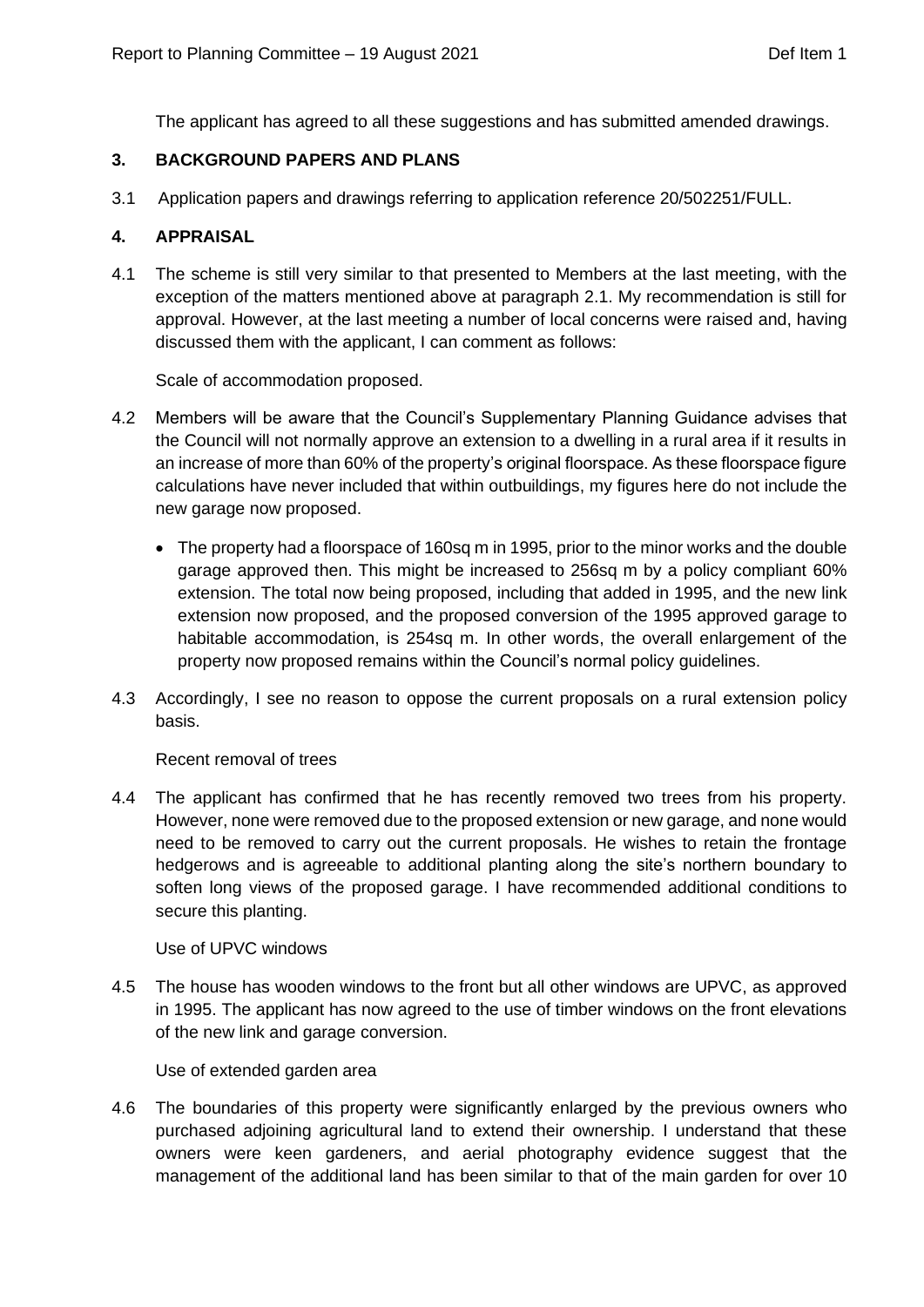years; enough to suggest that the land has been used a garden rather than simply kept as a field. The land includes a compost heap, greenhouse (since removed by current applicant), and planting beds, and is laid to lawn. The current applicant has a hot tub, football goals and garden furniture on the extended garden area. All the evidence suggests that although this change of use to garden land did not receive planning permission, it occurred well in excess of 10 years ago, and that such use would now be lawful. This matter should not affect the Council's decision now.

4.7 A mention was made that the extended garden land, where the new garage is proposed, is up to one metre higher than the original garden area. My own observations indicate that parts of the extended land may be very slightly higher than the original garden area, but that the difference is minimal, and that the topography here is generally flat. I do not believe that the new garage will be perceived as sitting on higher land.

Amount of people living at the property

4.8 Local representations have suggested that the number of people living at the property has recently increased from two to six, and that the extension may result in additional traffic. The applicant has confirmed that he lives there with two primary school age children, neither of which is likely to be able to drive for several years.

Running a business from the property

- 4.9 The applicant has confirmed to me that he is involved in a plumbing business and does bring his work van home. However, the business has an established headquarters on an industrial estate near Canterbury. He does not work from his home, nor does he keep parts or equipment for his business there. No staff attend the property, and he does not do office work for the business here, as this is all done at the business premises.
- **5.0 RECOMMENDATION** Grant subject to the following conditions:

### **CONDITIONS**

(1) The development to which this permission relates must be begun not later than the expiration of three years beginning with the date on which the permission is granted.

Reason: In pursuance of Section 91 of the Town and Country Planning Act 1990 as amended by the Planning and Compulsory Purchase Act 2004.

(2) The development hereby approved shall be carried out in accordance with he approved drawings 20/18/09A, 20/18/10A, 20/18/11A, 20/18/12A, 20/18/13A, 20/18/14A and 20/18/15B, including the facing materials specified thereon.

Reason: For the avoidance of doubt and in the interests of proper planning.

(3) The garage/outbuilding hereby permitted shall be used only for uses ordinarily incidental to the enjoyment of the occupiers of the dwelling house.

Reason: As its use for any other purpose would be contrary to the provisions of the development plan for the area.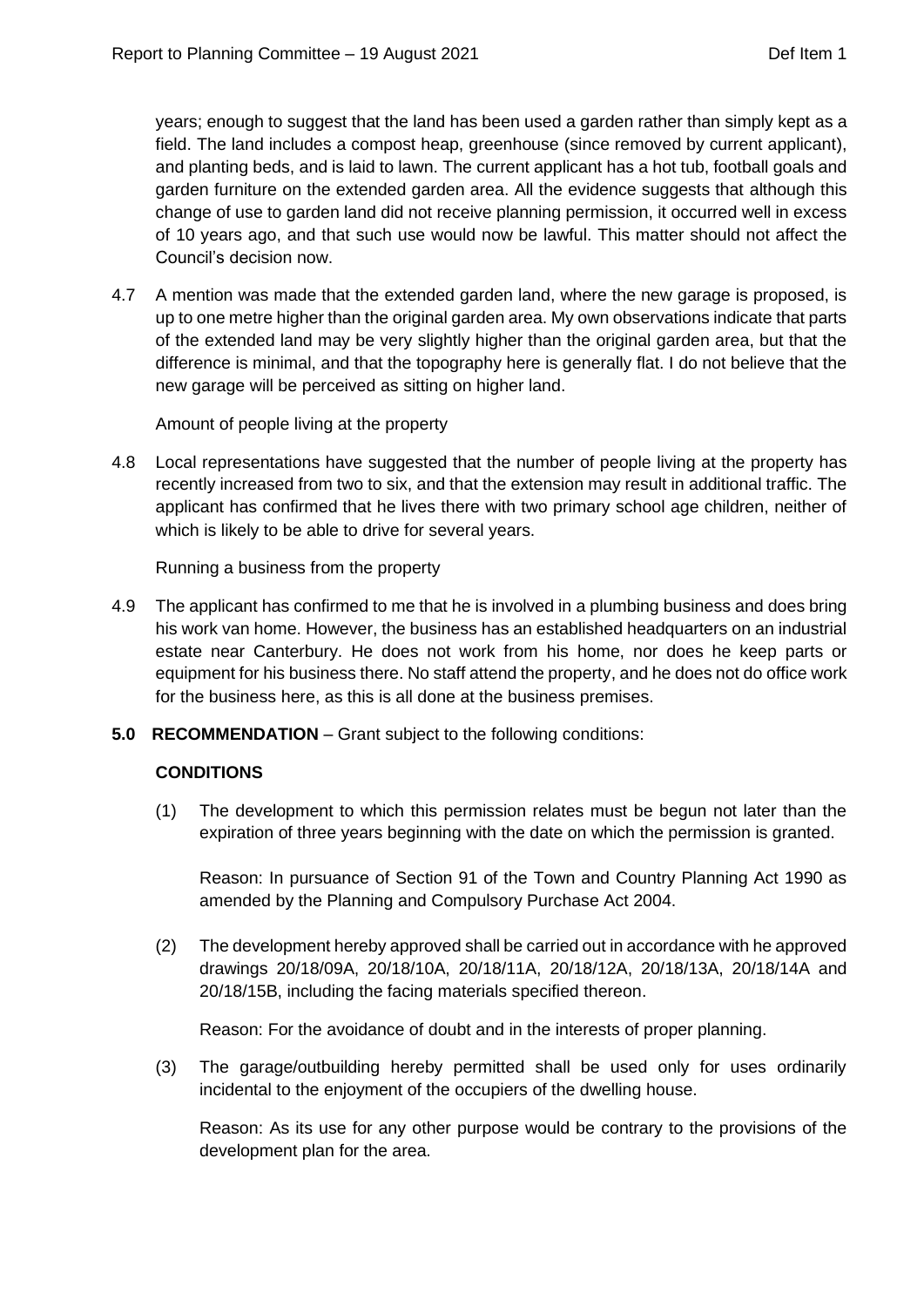(4) No work on construction of the new garage/outbuilding hereby approved shall take place until details of proposed landscape planting along the northern boundary of the property have been submitted to and approved in writing by the Local Planning Authority. These details shall include native species boundary hedging or tree planting and shall include planting schedules of plants, noting species, plant sizes and numbers where appropriate, and an implementation programme.

Reason: In the interests of the visual amenities of the area and encouraging wildlife and biodiversity.

(5) All approved landscape works shall be carried out in accordance with the approved details. The works shall be carried out prior to the first use of the new garage/outbuilding unless in accordance with an alternative programme approved in writing by the Local Planning Authority.

Reason: In the interests of the visual amenities of the area and encouraging wildlife and biodiversity.

(6) Upon completion of the approved landscaping scheme, any trees or shrubs that are removed, dying, being severely damaged or becoming seriously diseased within five years of planting shall be replaced with trees or shrubs of such size and species as may be agreed in writing with the Local Planning Authority, and within whatever planting season is agreed.

Reason: In the interests of the visual amenities of the area and encouraging wildlife and biodiversity.

# **The Council's approach to the application**

In accordance with paragraph 38 of the National Planning Policy Framework (NPPF) the Council takes a positive and proactive approach to development proposals focused on solutions. We work with applicants/agents in a positive and creative way by offering a pre-application advice service, where possible, suggesting solutions to secure a successful outcome and as appropriate, updating applicants / agents of any issues that may arise in the processing of their application.

The application was considered by the Planning Committee where the applicant/agent had the opportunity to speak to the Committee and promote the application.

NB For full details of all papers submitted with this application please refer to the relevant Public Access pages on the council's website. The conditions set out in the report may be subject to such reasonable change as is necessary to ensure accuracy and enforceability.